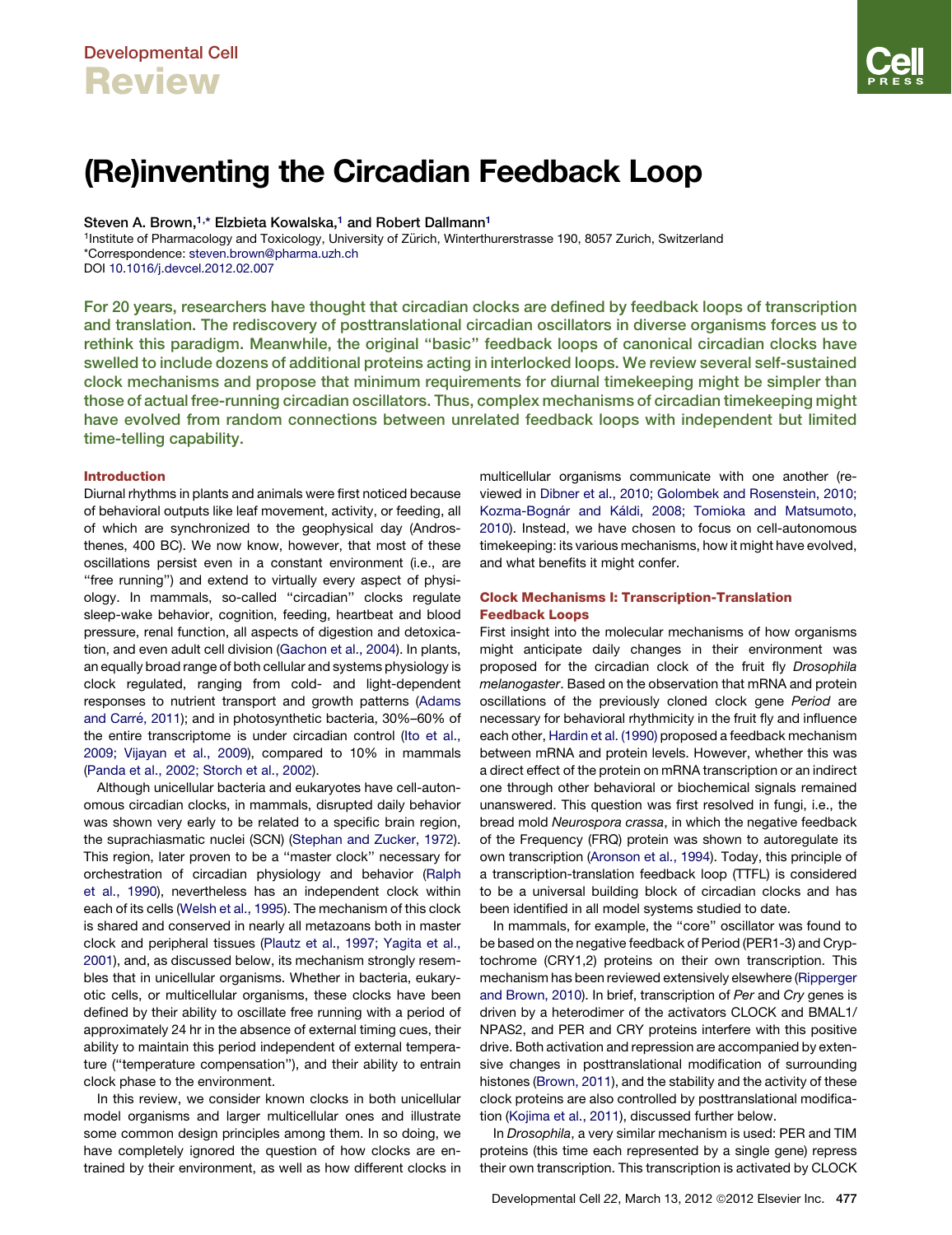<span id="page-1-0"></span>

### Figure 1. Mechanisms of Circadian Clocks in Different Organisms

Schematic outline of canonical circadian feedback loops in *Synechococcus elongates* (A), *Neurospora crassa* (B), *Drosophila melanogaster* (C), *Mus musculus* (D), and *Arabidopsis thaliana* (E). In each case, a principal loop (bold lines) is supported by interlocked parallel loops (lighter lines) sharing common components, either activators (green) or repressors (red). In cyanobacteria (A), the principal loop is a posttranslational feedback loop (PTFL), based on cycles of KaiC phosphorylation. In the four eukaryotes, the primary known loop is a transcription-translation feedback loop. Recent research suggests that all five systems (A–E) might also contain PTFL-based machinery regulating protein oxidation.

in PER, CLOCK, WC1-2, and VIVID. More importantly, the core TTFL feedback loop structure is very similar ([Baker](#page-6-0) [et al., 2011](#page-6-0)). A similar feedback loop structure is also found in plants, where the positive factor TOC1 is repressed by negative factors LHY and CCA1 ([McWat](#page-8-0)[ters and Devlin, 2011\)](#page-8-0). In fact, the same feedback is even conserved in the cyanobacterium *Synecchococcus aureus*, in which the KaiA protein activates transcription of the *KaiBC* operon, and the KaiC gene product represses it ([Ishiura](#page-7-0) [et al., 1998](#page-7-0)). These loops are schematically summarized in Figure 1.

### Clock Mechanisms II: Posttranslational Feedback Loops

For both prokaryotic and eukaryotic clocks, more and more evidence suggests that clock speed is determined by

and CYCLE (orthologs of CLOCK and BMAL1 in mammals). The CRY protein here functions as a blue-light photoreceptor that interacts with TIM to promote its degradation, as well as modulating transcriptional activity like mammalian CRYs [\(Hardin,](#page-7-0) [2011](#page-7-0)). In other insect species, a CRY2-like protein with a primary function as transcriptional repressor also exists. The TIM protein, though essential to clock function in flies, is not conserved in mammals. (The mammalian TIM protein is a closer homolog of the *Drosophila* gene *Timeout*, and its function in the circadian oscillator is controversial [[Tomioka and Matsumoto, 2010](#page-9-0)].)

In *Neurospora crassa*, transcription of the *Frq* gene is driven by the WHITE COLLAR (WC) complex, comprised of the proteins WC1 and WC2. Subsequently, the FRQ protein interacts with an RNA helicase, FRH, and this complex represses *Frq* transcription. The blue-light photoreceptor VIVID acts similarly to *Drosophila Cry* to promote clock protein degradation and modulate transcription, but this time interacts with both the repressing FRQ/FRH complex and the positive WC complex. Although the proteins of the *Neurospora* clock are not directly conserved among *Drosophila* and mammals, they share homologies within certain domains, such as the PAS (Per-Arnt-Sim) domain found

posttranslational modifications such as phosphorylations in plants as well as fruit flies and mammals [\(Chiu et al., 2011;](#page-7-0) Isojima et al., 2009; Lee et al., 2011; Más et al., 2003; Terauchi [et al., 2007\)](#page-7-0). Therefore, not only is the abundance of transcripts and proteins clock controlled, but phosphorylation states of some components also change rhythmically. Multiple other circadian posttranslational modifications, either of clock proteins or of histones surrounding the *cis-*acting elements to which they bind, have also been identified. These include acetylation ([Etchegaray et al., 2003](#page-7-0)), methylation [\(Brown et al.,](#page-6-0) [2005\)](#page-6-0), sumoylation [\(Cardone et al., 2005](#page-6-0)), and ubiquitination [\(Naidoo et al., 1999\)](#page-8-0). The kinases and other enzymes that perform these reactions have been identified as important clock components, and the modifications themselves serve a variety of roles, including degradation signals, binding regulators, and signals for recruitment of a variety of additional factors ([Kojima](#page-8-0) [et al., 2011\)](#page-8-0).

Surprisingly, in the case of cyanobacteria, regular 24 hr changes in phosphorylation can also be observed in a test tube which contains only the three Kai proteins and ATP to fuel the hydrolytic activity of KaiC that drives this oscillation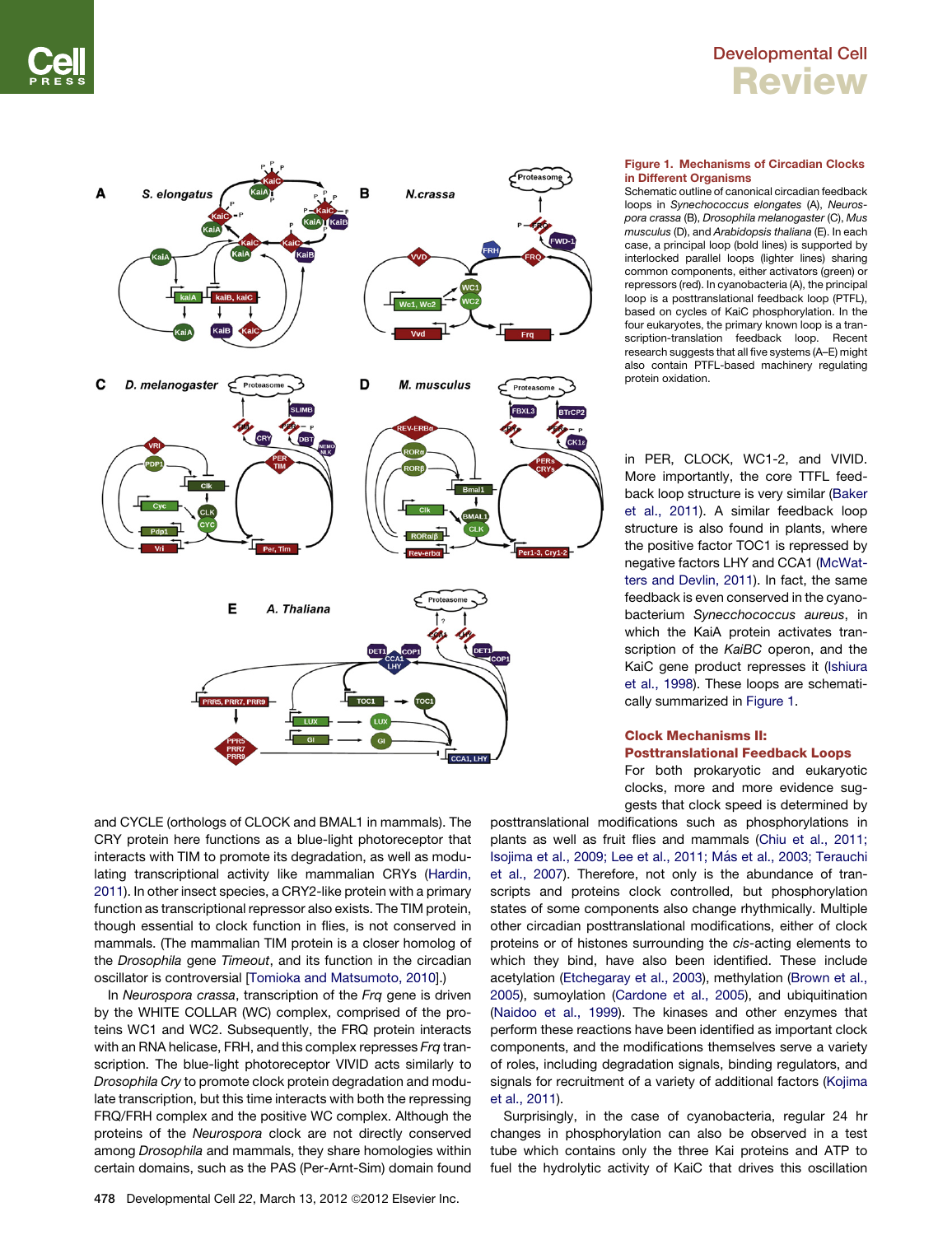<span id="page-2-0"></span>

[\(Nakajima et al., 2005](#page-8-0)). Thus, at least in some organisms, posttranslational feedback loops (PTFLs) might be sufficient to explain aspects of circadian function. In the bacterial example cited here, KaiA activates and KaiB represses autophosphorylation of KaiC, a modification that is later hydrolyzed by an internal phosphatase activity also contained within KaiC [\(Dong et al.,](#page-7-0) [2010\)](#page-7-0) ([Figure 1](#page-1-0)D).

Recently, another circadian posttranscriptional modification—superoxidation of peroxiredoxin proteins ([Reddy et al.,](#page-9-0) [2006\)](#page-9-0)—was shown to occur independently of transcription and translation in eukaryotic systems as well. This transcriptionindependent oscillation was fully documented in mammalian red blood cells [\(O'Neill and Reddy, 2011\)](#page-8-0) and in the algae *Ostreococcus tauri*, but at least the proteins themselves are conserved in a great number of organisms, suggesting that the clock driving these oscillations might also be widely conserved [\(O'Neill et al., 2011\)](#page-8-0). The family of peroxiredoxin proteins are antioxidants that prevent damage from reactive oxygen species ([Rhee and Woo, 2011\)](#page-9-0). Hyperoxidation of specific family members that is dependent on the redox state of the cell was shown to be rhythmic even in the complete absence of transcription and in the absence of some clock genes necessary to TTFL function. However, to date, it is not clear whether this system influences or regulates known TTFLbased clocks. Moreover, it is also unclear whether the oscillation in oxidative state of the peroxiredoxins is itself part of this new PTFL-based clock, or rather an output of another oscillator yet to be found.

#### Figure 2. Simplified Clock Models Require **Cooperativity**

(A) Left: schematic drawing for a transcriptiontranslation feedback loop Goodwin-type oscillator, in which transcription of gene X results in production of a cytoplasmic protein X, which is subsequently imported to the nucleus to repress expression of its gene in a highly cooperative fashion. Right: the same model applied to a posttranslational feedback loop, in which phosphorylation of protein X occurs highly cooperatively according to the amount of protein Y, and this phosphorylation is subsequently removed by a phosphatase. Adapted from [Axmann et al.](#page-6-0) [\(2007\)](#page-6-0).

(B) Cooperativity is essential for sustained oscillation in this simple model. Whereas linear repression  $(X^1)$ , black line) results in rapid dampening, higher powers (colored lines) result in increasingly robust oscillation. The TTFL model is shown here, with equations and initial coefficients from [Ruoff et al. \(2001\)](#page-9-0).

### Common Structural Elements between TTFLs and PTFLs

Given the diversity of proteins and processes outlined above in circadian oscillators from different organisms, it would at first glance appear difficult to extract common mechanisms. However, all of these clocks can share the common mathematical framework of a simple negative feedback loop. At least on paper, this structure is intrinsically sufficient to

determine biological oscillations, and completely synthetic biological oscillators in bacteria or in eukaryotic cells have been created to demonstrate this point ([Elowitz and Leibler, 2000;](#page-7-0) [Tigges et al., 2009\)](#page-7-0). For the circadian oscillator, many different theoretical models have been proposed, ranging from detailed and accurate models which contain differential equations representing synthesis and degradation of each known component with experimentally determined rate constants [\(Forger and Pe](#page-7-0)[skin, 2005; Leloup and Goldbeter, 2011\)](#page-7-0) to more conceptual ones in which classes of proteins and processes are represented by single mathematical terms [\(Locke et al., 2008; Rougemont](#page-8-0) [and Naef, 2007](#page-8-0)).

One of the simplest models, and also one of the first to be used, is the Goodwin oscillator. This model was developed in the late 1960s to model free-running biological oscillations of all sorts (not just circadian ones) and postulates that only a clock component, or ''state variable,'' is modified in some fashion, and then this modified form represses the expression or activity of the original component [\(Goodwin, 1965\)](#page-7-0). In the context of the circadian clock, this description has often been interpreted as a clock protein that is modified or imported to the cell nucleus, where it represses its own expression (Figure 2A). The same model, however, can be used to describe (in simplified form) other clock systems, including posttranslational ones, such as the phosphorylation-based oscillations of the KaiABC system in cyanobacteria [\(Axmann et al., 2007\)](#page-6-0).

Since its first description, this theoretical framework has been adapted by many different laboratories to reflect free-running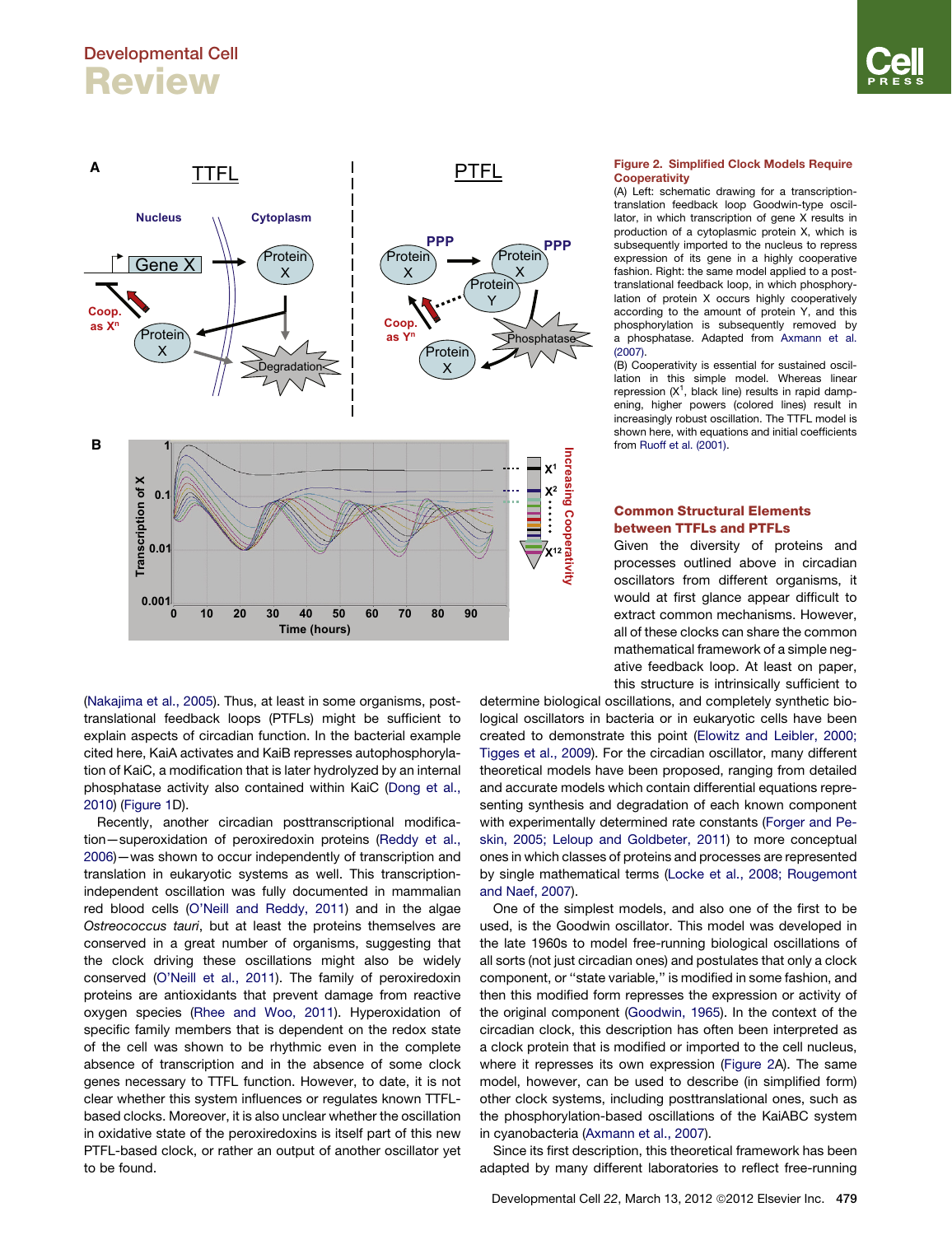oscillations with a period of about 24 hr (e.g., [Ruoff et al., 1999](#page-9-0)). Systematically varying these parameters is a useful exercise to show the characteristics of a feedback loop that allow it to tell biological time. By doing this, two lessons emerge:

- (1) Somewhat counterintuitively, rate constants for degradation are critical to the oscillations of the system, but rate constants of synthesis are far less so ([Ruoff et al., 2001](#page-9-0)). In other words, whereas circadian synthesis rates of clock components can be varied without significant changes in clock properties, degradation rates can only vary within a relatively narrow window while still avoiding perturbations.
- (2) Linear repression in simple models does not suffice. Rather, repression must be highly cooperative or ''nonlinear,'' something achieved mathematically by making repression proportional not simply to the concentration of the repressor, but to a power of this concentration. This exponent hovers between 5 and 9. As can be seen in [Figure 2](#page-2-0)B, increasing cooperativity in repression results in increasingly self-sustained oscillations. Beyond this point, although too much cooperativity does not impede oscillation, it does increase sensitivity to perturbation [\(Saithong et al., 2010](#page-9-0)).

Although these predictions are derived from a completely abstract and simplified oscillator, their validity can be examined by looking at actual data from more complicated clocks in model organisms, as the next paragraphs illustrate.

#### Synthesis and Degradation

For example, if synthesis rates are less important, then it ought to be possible to replace circadian transcription of some clock genes by constitutive expression without destroying clock function. This experiment has been performed in *Drosophila* with the predicted outcome that noncircadian expression of the clock proteins PERIOD and TIMELESS still allows circadian oscillations ([Yang and Sehgal, 2001\)](#page-10-0). In mammals, similar results have been seen for CLOCK, CRY, and PER proteins [\(Fan et al.,](#page-7-0) [2007; Yamamoto et al., 2005\)](#page-7-0). More generally, the mammalian circadian clock is resistant to large overall variations in transcription rates at a cellular level ([Dibner et al., 2009\)](#page-7-0). Nevertheless, such a simplification has its limits: overexpression of repressive clock factors has proven effective to interrupt oscillator function in both plants and animals ([Kornmann et al., 2007; Matsushika](#page-8-0) [et al., 2002\)](#page-8-0).

Additionally, if rate constants for degradation are critical, then one can predict that many cellular components involved in such degradation would be identified as essential components of the circadian oscillator. For metazoan transcription-translation feedback loops, this prediction appears true. Starting with the discovery of PER phosphorylation, ubiquitination, and degradation by the proteasome in mammals and *Drosophila* ([Keesler](#page-8-0) [et al., 2000; Price et al., 1998\)](#page-8-0) and of an identical fate for FRQ in *Neurospora* ([He et al., 2003\)](#page-7-0), many different components of degradation pathways have been identified as clock components whose activity is necessary for correct circadian oscillations. Indeed, ubiquitin/proteasome pathway components arise as one of the principal classes of new clock proteins identified by

# Developmental Cell **Review**

recent genome-wide RNA-interference-based screens ([Maier](#page-8-0) [et al., 2009; Sathyanarayanan et al., 2008\)](#page-8-0) and ENU mutagenesis screens in mammals ([Siepka et al., 2007\)](#page-9-0), and proteasome activity is also essential to the plant-like CCA1-TOC1 feedback loop of the unicellular algae *Ostreococcus tauri* ([van Ooijen](#page-9-0) [et al., 2011\)](#page-9-0).

Specifically, it has been shown that the PER proteins in mammals are phosphorylated in a two-step process by Casein Kinase  $1\varepsilon/\delta$  and possibly other kinases [\(Vanselow et al., 2006;](#page-9-0) [Xu et al., 2007\)](#page-9-0). One main effect of this phosphorylation is to allow the recognition of PERs by the F-box-containing protein bTrCP2 and its subsequent degradation by the proteasome [\(Re](#page-9-0)[ischl et al., 2007](#page-9-0)). CRY proteins are similarly regulated by a different F box protein, FBXL3 [\(Godinho et al., 2007; Siepka](#page-7-0) [et al., 2007\)](#page-7-0). In *Drosophila*, a precisely analogous targeted degradation occurs. The kinase NEMO/NLK acts as a primer kinase to phosphorylate PER, which is later phosphorylated by DOUBLETIME (the *Drosophila* homolog of Casein Kinase 1ε) to permit recruitment of the F box protein SLIMB (a homolog of the mammalian protein bTrCP) and allow degradation of PER by the proteasome [\(Chiu et al., 2011\)](#page-7-0). In *Neurospora* and in plants, similar proteasome-targeted degradation events have also been shown as crucial to clock function [\(He et al., 2003\)](#page-7-0) [\(Figures 1A](#page-1-0)–1E).

For the cyanobacterial posttranslational clock system, the principal oscillating component identified so far is the phosphorylation of KaiC. In this case, the removal of this phosphoryl group by the intrinsic phosphatase activity of the KaiC protein is essential to setting the pace of the circadian oscillator ([Terauchi et al.,](#page-9-0) [2007\)](#page-9-0). However, other targeted degradation systems (phosphatases or proteases) have not been investigated. Similarly, although virtually nothing is known about the reactions that might comprise the mammalian posttranslational circadian oscillator, one can assume that the degradation rates of its components will also be key. If we presume that the posttranslational hyperoxidation of peroxiredoxins is the critical ''state variable'' of the clock, then we can equally predict that the sulfiredoxin enzyme that catalyzes its reduction will be a critical clock component. (Moreover, whereas mammalian cells have six peroxiredoxins, there is only one sulfiredoxin, so this protein should provide an interesting target for intervention.) Proteasomal degradation, by contrast, is not important for PTFL-based oscillations in transcriptionally silenced *O. tauri* cells, though other forms of regulated degradation have not been eliminated [\(van Ooijen et al.,](#page-9-0) [2011\)](#page-9-0). Because the peroxidase activity of peroxiredoxins themselves is highly regulated by tyrosine and threonine kinases [\(Woo](#page-10-0) [et al., 2010](#page-10-0)), these too might prove to be important clock components. In such a hypothetical loop, the positive component might even be respiratory or mitochondrial function in general, because the electron transport chain of aerobic respiration produces the cellular hydrogen peroxide that normally oxidizes peroxiredoxins [\(Murphy, 2009\)](#page-8-0).

#### Cooperative Repression

The second implication evident from mathematical clock models is a need for cooperativity in repression. However, what is the biological meaning of repression proportional to the ninth power of the concentration of the repressor? The short answer is that with a single-component repressive system, it is difficult to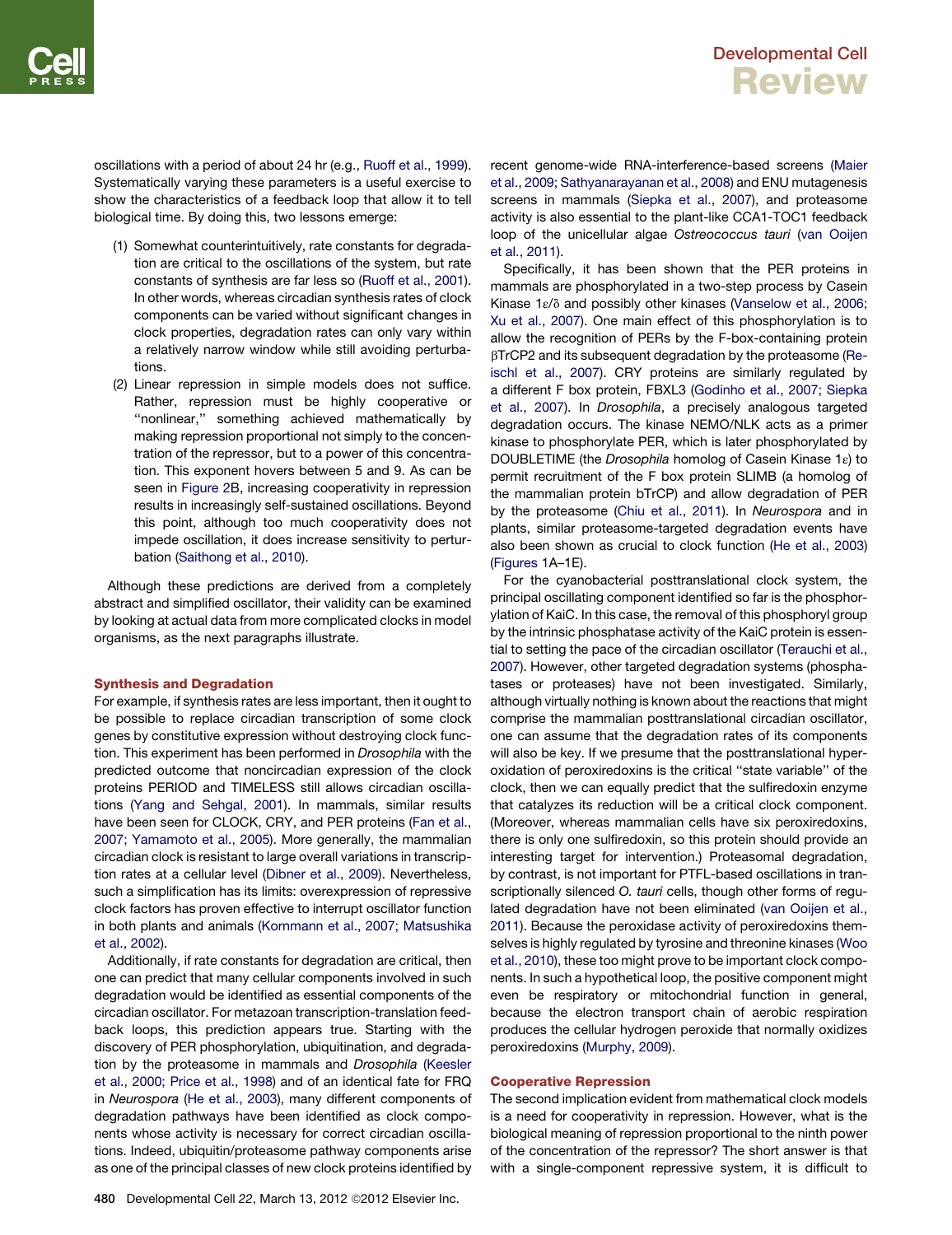imagine. However, by broadening the system, either linearly to create a larger loop or laterally to interlock feedback loops, the need for cooperativity at any one component is reduced. An analogous problem is resolved by conventional (noncircadian) signal transduction, in which multicomponent cascades are used to create highly cooperative responses to tiny changes in ligand-receptor interactions.

In known TTFLs, the interaction of PER with TIM or CRY in mammals and flies [\(Gekakis et al., 1995; Griffin et al., 1999](#page-7-0)) or FRQ with FRH in *Neurospora* ([Cheng et al., 2005](#page-7-0)) is itself a simple form of cooperative repression. More generally, in all studied oscillators, interlocked parallel feedback loops exist. For example, in cyanobacteria, while oscillations can be achieved by strictly posttranslational mechanisms in vitro, they are reinforced by transcription-translation feedback loops running in parallel from the *KaiA/BC* operons, as described above [\(Kitayama et al., 2008; Qin et al., 2010; Zwicker et al., 2010](#page-8-0)). In *Neurospora*, the *vivid* locus is transcribed in a fashion dependent upon the WHITE COLLAR complex, and its protein product VIVID itself interacts with FRQ and WCC proteins to modify their activity ([Elvin et al., 2005; Hunt et al., 2010](#page-7-0)). Posttranscriptionally, the exosome is itself regulated in circadian fashion to control *frq* RNA stability in an independent loop ([Guo et al., 2009](#page-7-0)). In plants, the principal TOC1-LHY-CCA1 loop is reinforced by a second loop in which expression of LHY and CCA1 is repressed by PRR7 and PRR9 (Eriksson et al., 2003; Farré [et al., 2005\)](#page-7-0) and a third loop in which TOC1 acts to repress expression of GIGANTEA, which itself activates TOC1 [\(Locke](#page-8-0) [et al., 2006\)](#page-8-0). In *Drosophila*, rhythmic transcription of *Clock* is achieved via a second feedback loop in which this locus is regulated by the VRILLE and PDP1 proteins, whose genes are themselves transcribed in CLOCK-dependent fashion ([Cyran](#page-7-0) [et al., 2003\)](#page-7-0).

In mammals, a number of diverse parallel loops have been reported. Within the realm of transcription and translation, the repressor Rev-Erba, itself activated by CLOCK:BMAL1 heterodimers, is important to repress the transcription of *Bmal1* [\(Preitner et al., 2002\)](#page-9-0), whereas the homologous ROR nuclear receptors activate it ([Sato et al., 2004\)](#page-9-0). Moreover, multiple auxiliary nontranscriptional loops have been reported as essential for correct oscillator function. For example, cAMP-dependent signaling activity is both modulated in circadian fashion and necessary for circadian function [\(O'Neill et al., 2008\)](#page-8-0). Similarly, NAD/NADH are both regulated by the circadian clock and regulate its activity [\(Nakahata et al., 2009\)](#page-8-0). In *Drosophila* larvae, ionic currents have also been shown to be important for circadian oscillations in pacemaker neurons ([Nitabach et al., 2005\)](#page-8-0). Loops might also be highly indirect: for example, in the cortex, circadian sleep is an important factor for rhythmic expression of a large part of the circadian transcriptome [\(Maret et al., 2007\)](#page-8-0), and in the liver, circadian feeding plays an equally important role ([Vollm](#page-9-0)[ers et al., 2009](#page-9-0)). Such loops could also provide important nodes for environmental influences upon circadian function.

Another way in which the mammalian circadian oscillator might achieve high cooperativity is through reliance upon multiple auxiliary factors for repression. In particular, several recent papers have established a strong role for chromatin modification or, alternatively, posttranslational modification of clock factors themselves by chromatin modifying proteins. For example, in mammals, the negatively acting PER proteins recruit accessory proteins NONO ([Brown et al., 2005](#page-6-0)) and SFPQ [\(Duong](#page-7-0) et [al., 2011\)](#page-7-0), and at least the latter recruits a histone deacetylase. Via the WDR5 adaptor, PER also recruits circadian histone methylation activity [\(Brown et al., 2005\)](#page-6-0). The positive factor CLOCK is itself an acetylase of histones and of its partner BMAL1 ([Doi](#page-7-0) [et al., 2006; Hirayama et al., 2007](#page-7-0)) and recruits the histone demethylase JARID1a (whose demethylase activity, interestingly, may not be important for circadian function) [\(DiTacchio et al., 2011\)](#page-7-0). BMAL1 recruits the histone methylase MLL ([Katada and Sas](#page-8-0)[sone-Corsi, 2010](#page-8-0)). Indeed, the entire chromatin environment of clock genes fluctuates between open and repressive in daily fashion ([Ripperger and Schibler, 2006\)](#page-9-0). Even in cyanobacteria, which do not possess histones, DNA fluctuates between a compact and open structure daily ([Vijayan et al., 2009; Woelfle](#page-9-0) [et al., 2007](#page-9-0)).

### Inducing Delay

One additional issue important to circadian biology is delay. Interestingly, for mathematical models of circadian oscillations, such a delay poses no particular problem. Variation of rate constants permits even the simplest of clock models to achieve a wide range of period lengths. In nature, however, many rate constants are constrained by biological reality. For example, circadian clocks evolved to match a 24 hr day, but the actual steps of a transcription-translation feedback loop or a posttranslational feedback loop are relatively rapid. A synthetic TTFL constructed in bacteria that was based on the same principles of a Goodwin-type oscillator had a period of about 2 hr [\(Elowitz](#page-7-0) [and Leibler, 2000](#page-7-0)). To extend the period to 24 hr, one can take various steps. First, from multiple systems, it is clear that one crucial step in establishing period is the rate of degradation of clock components. In the case of the posttranslational loop of cyanobacteria, the very slow autophosphatase activity of KaiC is probably sufficient to guarantee delay [\(Terauchi et al., 2007\)](#page-9-0). In the case of metazoans, the complex phosphorylation of PER proteins certainly plays a role. For example, initial phosphorylation of *Drosophila* PER by NEMO/NLK actually prevents the later phosphorylation by DOUBLETIME that targets it for degradation [\(Chiu et al., 2011\)](#page-7-0). Second, it has also been postulated that delayed nuclear localization of PER and CRY is also important: in mammals the peak of PER1 protein in the nucleus is actually 8 hr after the peak of synthesis of its RNA [\(Yagita et al., 2002\)](#page-10-0). Third, the same use of parallel loops and auxiliary factors that is necessary to achieve cooperativity can also be used to achieve delay. For example, the closely homologous factors NONO and SFPQ have both been found to associate with PER proteins, but whereas one enhanced transcriptional repression in cells, the other seemed to antagonize it ([Brown, 2011; Duong](#page-6-0) [et al., 2011](#page-6-0)).

### Evolution of Clocks

Altogether, the circadian oscillator has demonstrated an astonishing complexity and diversity of mechanisms—even, as in this review, when considered from an entirely cell-autonomous perspective. Hence, how did such a structure evolve? It would appear from current evidence that multiple clock mechanisms can exist concurrently. For example, the redox oscillation of peroxiredoxins occurs alongside conventional TTFLs of different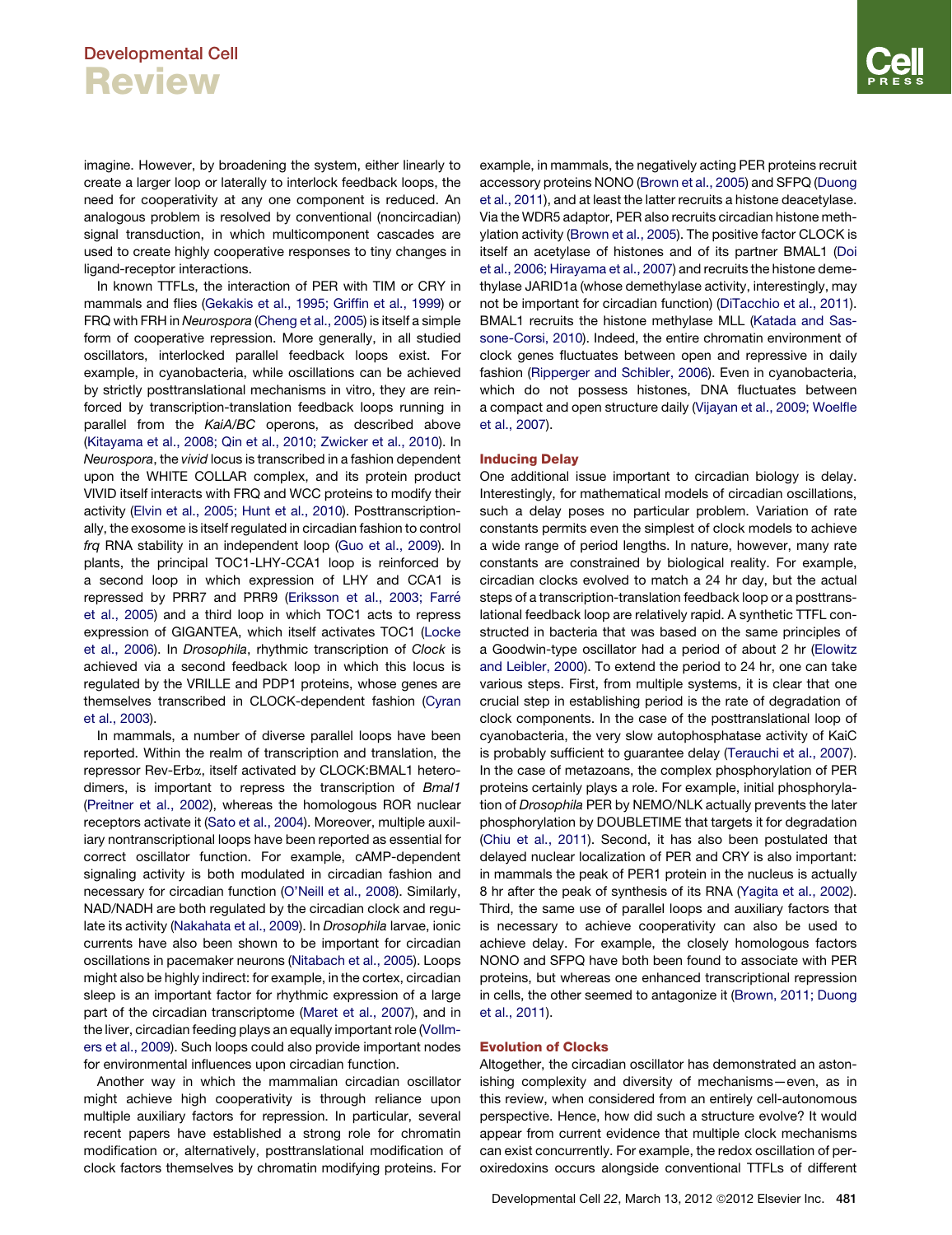mechanisms in mammalian cells and algae and does not require their function ([O'Neill and Reddy, 2011; O'Neill et al., 2011](#page-8-0)). At the same time, during forward genetic screens in many circadian model organisms designed to uncover mechanisms of known TTFL- and PTFL-based circadian clocks, no hints of this other oscillator were found. The simplest explanation would be that the two can exist independently. Similarly, in cyanobacteria grown under certain conditions, the TTFL oscillation of the *Kai* operon can exist independently of cyclic phosphorylation of KaiC [\(Kitayama et al., 2008\)](#page-8-0), again suggesting that TTFLs can exist independently of PTFLs. Even looking at only TTFLs, little sequence-based evidence exists for conservation of clock proteins themselves among bacteria, plants, and mammals. Thus, phylogenetics suggests that the circadian system probably evolved multiple times, both because clocks in different organisms use different gene setups, and because apparently different clocks exist within the same organism.

Above, we have suggested that the keys to circadian feedback oscillation lie in careful control of degradation rates and in a high degree of cooperative repression achieved by a highly parallel feedback loop structure. Perhaps information about the origin of clocks might be gleaned if one examines what happens if these parameters are disregarded: i.e., what kind of oscillator is created by a simple feedback loop in which there exists little cooperativity, and components are relatively unstable, but not carefully controlled? As seen in the first curve of [Figure 2](#page-2-0)B, the answer is a highly damped interval timer. Increasing cooperativity results in increasingly sustained oscillations, and degradation rate is a key factor in determining period. Nevertheless, such a damped timer could already be highly useful in a rhythmic environment. Compared to a self-sustained circadian oscillator, it would be highly plastic, would easily permit large phase changes, and, within limits, would be adaptable to multiple periods, although in this case phase angle would not be constant. Thus, it would adapt more easily to seasonal and geophysical changes in day length. Depending upon architecture, a simple low-cooperativity feedback loop would also display some degree of temperature compensation and a wide tolerance of regular diurnal fluctuations in temperature, as well as entrainment by them ([Ruoff and Rensing, 1996\)](#page-9-0). Therefore, we suggest that for evolution in a circadian geophysical environment, even a simple feedback loop of limited cooperativity would provide some of the advantages of a full free-running oscillator.

#### Free-Running versus Damped Oscillators

Of course, such an idea immediately initiates another question: what is the benefit of a complicated free-running circadian oscillator, as opposed to a simpler damped one? In nearly all model organisms in which clocks have been studied, there exists a freerunning oscillator. Some mammalian species living in polar regions, such as reindeers and birds, specifically ''turn off'' their circadian clocks entirely during arctic summer or winter ([Lu et al.,](#page-8-0) [2010; Reierth and Stokkan, 1998; van Oort et al., 2005](#page-8-0)), which would not be necessary if their clocks were damping. Conversely, ample evidence exists both from the real world and the laboratory that lifestyle contrary to one's clock (e.g., shiftwork) carries a price, both in terms of disease risk and of lifespan ([Castanon-Cervantes et al., 2010; Klerman, 2005\)](#page-6-0). One benefit of a damping oscillator is that it would phase shift

# Developmental Cell **Review**

much more quickly, largely eliminating such difficulties. More abstractly, from studies in bacteria ([Ouyang et al., 1998](#page-8-0)), flies [\(Klarsfeld and Rouyer, 1998; Pittendrigh and Minis, 1972](#page-8-0)), plants [\(Dodd et al., 2005; Highkin and Hanson, 1954\)](#page-7-0), and mammals [\(Wyse et al., 2010\)](#page-10-0), it is clear that having a circadian period adapted to the environmental photoperiod carries benefits in terms of lifespan and evolutionary fitness—the ''circadian resonance'' hypothesis [\(Pittendrigh and Bruce, 1959\)](#page-9-0). With a simple damped oscillator, such changes would be easily accommodated. Even cavefish that have lived in constant darkness for millions of years surprisingly retain a circadian clock that displays an approximately 2 day period, suggesting that a freerunning clock is intrinsically useful. This clock is no longer synchronized by light, but rather uses food as a timing cue ([Cav](#page-7-0)[allari et al., 2011\)](#page-7-0).

Hence, something must be useful in a free-running oscillator. But what? Clocks have been postulated to provide a wide variety of evolutionary benefits: segregation of photosynthesis and nitrogen fixation reactions [\(Berman-Frank et al., 2001\)](#page-6-0); behavioral roles, either in avoidance of predation [\(Daan, 1981\)](#page-7-0) or enhancement of memory ([Ruby et al., 2008](#page-9-0)); metabolic functions [\(Roenneberg and Merrow, 2002\)](#page-9-0); energy storage [\(Hut and Beer](#page-7-0)[sma, 2011](#page-7-0)); avoidance of cancer and mutations via circadian regulation of the DNA damage response [\(Sancar et al., 2010;](#page-9-0) [Simons, 2009\)](#page-9-0), cell division [\(Matsuo et al., 2003; Nagoshi et al.,](#page-8-0) [2004\)](#page-8-0), or cellular redox balance ([Asher and Schibler, 2011;](#page-6-0) [Piruzyan et al., 1973\)](#page-6-0); and heterogeneity of stem cell populations [\(Janich et al., 2011\)](#page-8-0). However, all of these ideas do not require a free-running oscillator in a rhythmic geophysical environment.

Returning to the mathematical model of [Figure 2](#page-2-0), one can attempt to answer this question by asking what oscillator properties change as cooperativity increases, for example, by incorporating additional feedback loops to reinforce one another. One change—and also a possible explanation for the evolution of free-running oscillators—is increased resilience to external noise. As increasing feedback loops are added to an oscillator, not only does the oscillator damp more slowly, but it also displays increasing resistance to environmental fluctuation. In this respect, to us, the most compelling reason for the evolution of free-running oscillators has nothing to do with their freerunning properties at all. Rather, a free-running oscillator shows the best resistance of phase angle to external perturbations. A simple damped oscillator will easily adapt to any period, but the phase angle of its components will vary considerably with random noise. By contrast, a free-running oscillator shows much slower adaptation, but its phase angle—even in the presence of noise—very accurately predicts a cycle matched by its endogenous period. Regardless of what exactly a clock evolved to anticipate, such precision would be useful.

So, how might clocks evolve? As mathematical models show, all that is needed to convert a very simple feedback loop into a free-running clock is a measure of added cooperativity that can be built by the coupling of additional feedback loops ([Roen](#page-9-0)[neberg and Merrow, 2002\)](#page-9-0). Such connections might happen randomly in nature between unrelated pathways. We postulate, therefore, that clocks might have started as multiple, very simple damped oscillators, which then achieved resilience and stability by crossregulation from other unrelated pathways. More specifically, some have suggested that clocks might have evolved from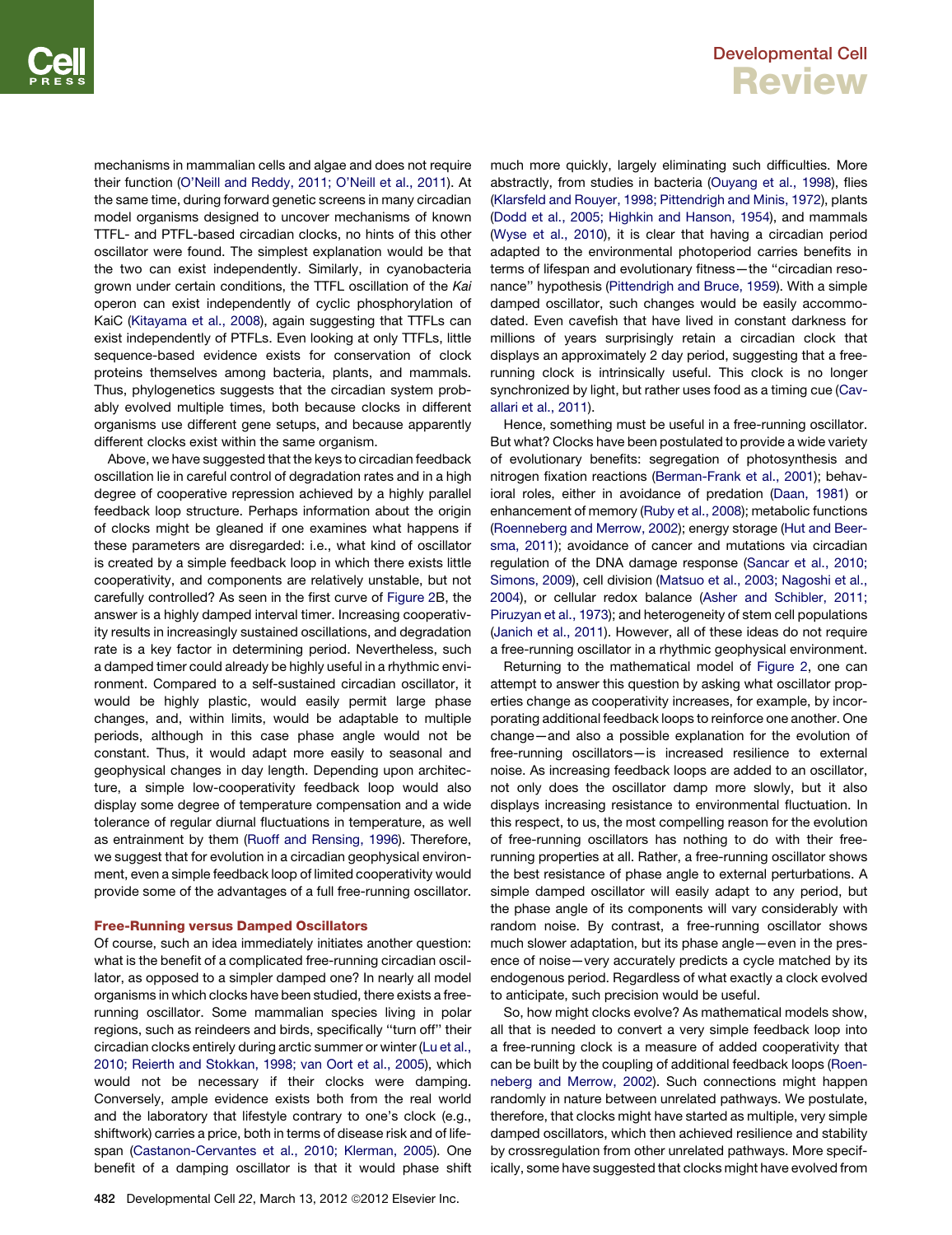<span id="page-6-0"></span>simpler mechanisms to ensure that metabolism was entrained to geophysical parameters or segregated from DNA damage [\(Roenneberg and Merrow, 2002; Tu and McKnight, 2006\)](#page-9-0). Regardless of the evolutionary rationale, the result of a clock evolved from connected loops would be a mechanism as complex, diverse, and elegant as the one we know.

### New Mechanisms and Unexplained Clocks

If clocks evolved by connections of feedback loops, simpler or different feedback loops might also explain why some organisms without canonical clocks nevertheless display clock properties. For example, the yeast *Saccharomyces cerevisiae* was long thought to have no clock at all, until recent evidence demonstrated damped circadian metabolic oscillations. Although no free-running oscillations under constant conditions were observed, the authors nevertheless presented convincing evidence of an underlying clock based upon phase relationships with the diurnal cycle ([Eelderink-Chen et al., 2010\)](#page-7-0). In fact, a clock mechanism lacking the cooperativity necessary to be free running would exhibit exactly such behavior. Moreover, other authors have shown ultradian genome-wide metabolic oscillations in yeast ([Klevecz et al., 2004; Tu et al., 2005](#page-8-0)) independent of the cell cycle ([Slavov et al., 2011](#page-9-0)). It is as yet unknown whether these two oscillations share common components.

Even in well-established circadian model organisms, there exist unexplained clocks. In addition to the systems that we have discussed, there exist other oscillations, either damped or free running, that can exist in the absence of canonical clock genes in the same model organisms or can coexist with them. For example, in certain mutant strains of cyanobacteria, promoters driven by different sigma factors can oscillate simultaneously with different periods [\(Nair et al., 2002\)](#page-8-0). In *Neurospora*, circadian spore formation can still be observed under certain conditions in strains lacking the *Frq* locus that is central to the mechanism of the known clock ([de Paula et al., 2006; Dragovic](#page-7-0) [et al., 2002\)](#page-7-0). The mechanism of this Frq-less oscillator remains unknown, though recent evidence suggests that it shares some components with the FRQ/WCC-based clock ([Li et al.,](#page-8-0) [2011\)](#page-8-0). Similarly, mice given methamphetamine in the drinking water show rhythmic behavior in constant conditions even in strains lacking a functional clock due to genetic ablation of clock genes or stereotaxic lesion of the SCN ([Honma et al., 1987;](#page-7-0) [Mohawk et al., 2009](#page-7-0)). Finally, mice fed rhythmically show behavioral anticipation of food for some days afterwards, again even in SCN-lesioned or some (but not other) genetically clockless strains [\(Clarke and Coleman, 1986; Feillet et al., 2006; Pitts](#page-7-0) [et al., 2003\)](#page-7-0).

In addition, a considerable number of observations exist to support the notion that, even in model organisms with TTFLbased clocks, some aspects of circadian physiology are not explained by them. For example, in mammals, red blood cells show circadian ATPase activity [\(Cornelius and Rensing, 1976\)](#page-7-0), acetylcholinesterase [\(Mabood et al., 1978\)](#page-8-0), and hemoglobin oxidation ([O'Neill and Reddy, 2011\)](#page-8-0). Membranes of *Gonyaulax* independently show circadian physiology (Adamich et al., 1976). When the cell nucleus is removed from the protist *Acetabularia*, circadian physiology continues ([Mergenhagen](#page-8-0) [and Schweiger, 1975a; Woolum, 1991\)](#page-8-0). Similarly, addition of transcriptional or translational inhibitors either to *Acetabularia* [\(Mergenhagen and Schweiger, 1975b](#page-8-0)) or to eyes of the sea slug *Bulla gouldiana* ([Page, 2000\)](#page-8-0) does not block circadian functions. Prior to the discovery of TTFL-based mechanisms, such observations were numerous enough to push some investigators to propose entirely membrane-based clock models related to those established for ultradian rhythmicity of neuronal firing [\(Njus et al., 1974](#page-8-0))..

With the discovery of evolutionarily ancient peroxiredoxins present in all organisms, it is natural to think that the oscillator that drives their redox oscillations might be ''the'' original oscillator from which all others evolved, or at least a scaffold upon which other oscillators might have evolved ([Zivkovic,](#page-10-0) 2011). However, we feel that the simple phylogenetic diversity of clocks argues against a purely common origin. Rather, it is possible that a diversity of circadian and noncircadian networks might exist within single organisms. Some of them—like peroxiredoxin superoxidation or clock-controlled gene transcription and translation—are remarkably resilient, and others are transient, damping, or only occur under specific circumstances. Discovering these oscillators and, more importantly, learning about the rhythmic physiology that they control, will doubtless be fascinating tasks in the years to come.

#### ACKNOWLEDGMENTS

S.A.B. is funded by the Swiss National Science Foundation, the Swiss Cancer League, and the Velux Foundation and receives further support from the Zurich Neurozentrum (ZNZ) and Molecular Life Sciences (MLS) program. R.D. is a Fyodor Lynen Fellow of the Humboldt foundation.

#### **REFERENCES**

Adamich, M., Laris, P.C., and Sweeney, B.M. (1976). In vivo evidence for a circadian rhythm in membranes of Gonyaulax. Nature *261*, 583–585.

Adams, S., and Carré, I.A. (2011). Downstream of the plant circadian clock: output pathways for the control of physiology and development. Essays Biochem. *49*, 53–69.

Aronson, B.D., Johnson, K.A., Loros, J.J., and Dunlap, J.C. (1994). Negative feedback defining a circadian clock: autoregulation of the clock gene frequency. Science *263*, 1578–1584.

Asher, G., and Schibler, U. (2011). Crosstalk between components of circadian and metabolic cycles in mammals. Cell Metab. *13*, 125–137.

Axmann, I.M., Legewie, S., and Herzel, H. (2007). A minimal circadian clock model. Genome Inform *18*, 54–64.

Baker, C.L., Loros, J.J., and Dunlap, J.C. (2011). The circadian clock of Neurospora crassa. FEMS Microbiol Rev. *36*, 95–110.

Berman-Frank, I., Lundgren, P., Chen, Y.B., Küpper, H., Kolber, Z., Bergman, B., and Falkowski, P. (2001). Segregation of nitrogen fixation and oxygenic photosynthesis in the marine cyanobacterium Trichodesmium. Science *294*, 1534–1537.

Brown, S.A. (2011). Circadian rhythms. A new histone code for clocks? Science *333*, 1833–1834.

Brown, S.A., Ripperger, J., Kadener, S., Fleury-Olela, F., Vilbois, F., Rosbash, M., and Schibler, U. (2005). PERIOD1-associated proteins modulate the negative limb of the mammalian circadian oscillator. Science *308*, 693–696.

Cardone, L., Hirayama, J., Giordano, F., Tamaru, T., Palvimo, J.J., and Sassone-Corsi, P. (2005). Circadian clock control by SUMOylation of BMAL1. Science *309*, 1390–1394.

Castanon-Cervantes, O., Wu, M., Ehlen, J.C., Paul, K., Gamble, K.L., Johnson, R.L., Besing, R.C., Menaker, M., Gewirtz, A.T., and Davidson, A.J. (2010). Dysregulation of inflammatory responses by chronic circadian disruption. J. Immunol. *185*, 5796–5805.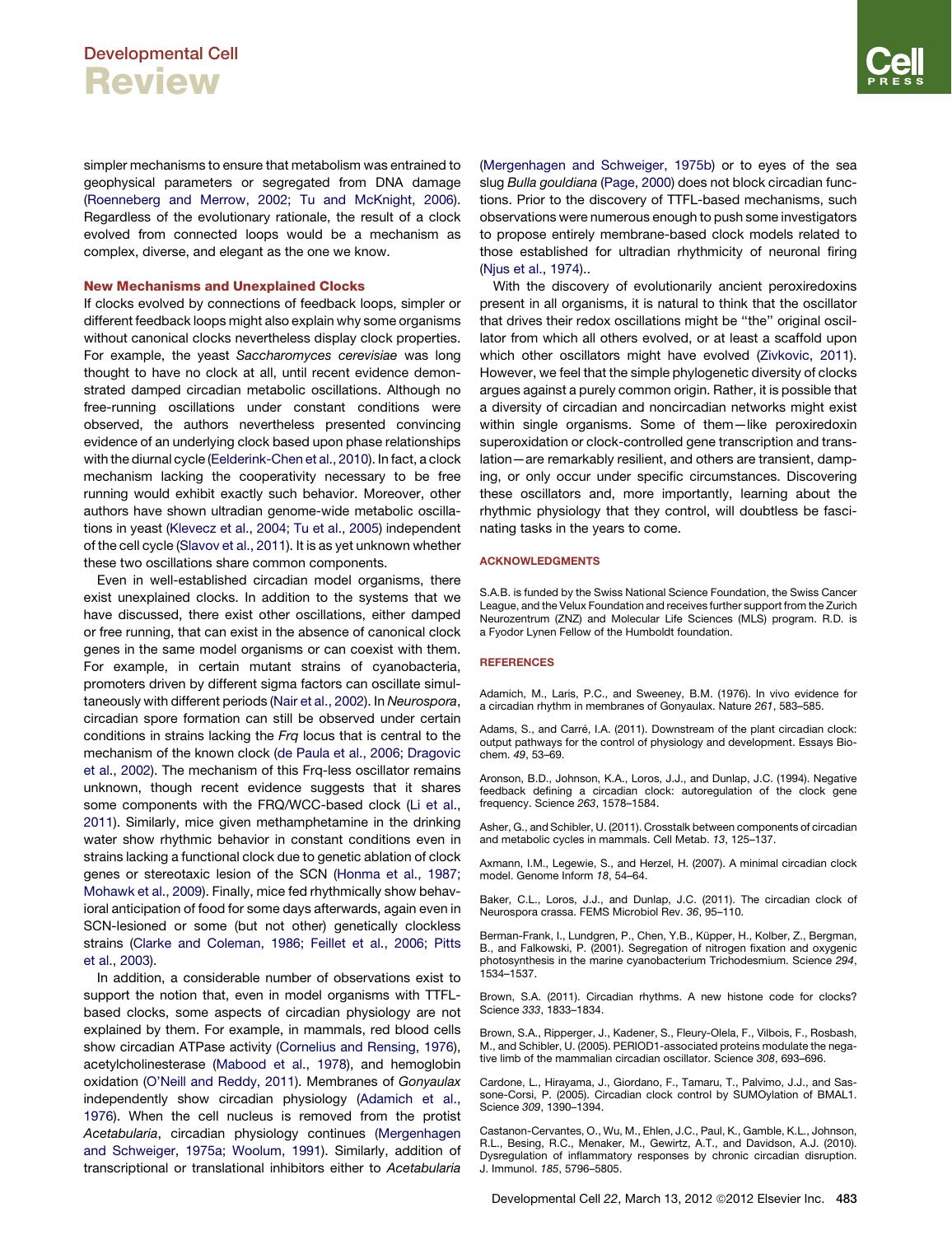<span id="page-7-0"></span>Cavallari, N., Frigato, E., Vallone, D., Fröhlich, N., Lopez-Olmeda, J.F., Foà, A., Berti, R., Sánchez-Vázquez, F.J., Bertolucci, C., and Foulkes, N.S. (2011). A blind circadian clock in cavefish reveals that opsins mediate peripheral clock photoreception. PLoS Biol. *9*, e1001142.

Cheng, P., He, Q., He, Q., Wang, L., and Liu, Y. (2005). Regulation of the Neurospora circadian clock by an RNA helicase. Genes Dev. *19*, 234–241.

Chiu, J.C., Ko, H.W., and Edery, I. (2011). NEMO/NLK phosphorylates PERIOD to initiate a time-delay phosphorylation circuit that sets circadian clock speed. Cell *145*, 357–370.

Clarke, J.D., and Coleman, G.J. (1986). Persistent meal-associated rhythms in SCN-lesioned rats. Physiol. Behav. *36*, 105–113.

Cornelius, G., and Rensing, L. (1976). Daily rhythmic changes in Mg2+-dependent ATPase activity in human red blood cell membranes in vitro. Biochem. Biophys. Res. Commun. *71*, 1269–1272.

Cyran, S.A., Buchsbaum, A.M., Reddy, K.L., Lin, M.C., Glossop, N.R., Hardin, P.E., Young, M.W., Storti, R.V., and Blau, J. (2003). vrille, Pdp1, and dClock form a second feedback loop in the Drosophila circadian clock. Cell *112*, 329–341.

Daan, S. (1981). Adaptive daily strategies in behavior. In Biological Rhythms: Handbook of Behavioral Neurobiology, J. Aschoff, ed. (New York: Plenum), pp. 275–298.

de Paula, R.M., Lewis, Z.A., Greene, A.V., Seo, K.S., Morgan, L.W., Vitalini, M.W., Bennett, L., Gomer, R.H., and Bell-Pedersen, D. (2006). Two circadian timing circuits in Neurospora crassa cells share components and regulate distinct rhythmic processes. J. Biol. Rhythms *21*, 159–168.

Dibner, C., Sage, D., Unser, M., Bauer, C., d'Eysmond, T., Naef, F., and Schibler, U. (2009). Circadian gene expression is resilient to large fluctuations in overall transcription rates. EMBO J. *28*, 123–134.

Dibner, C., Schibler, U., and Albrecht, U. (2010). The mammalian circadian timing system: organization and coordination of central and peripheral clocks. Annu. Rev. Physiol. *72*, 517–549.

DiTacchio, L., Le, H.D., Vollmers, C., Hatori, M., Witcher, M., Secombe, J., and Panda, S. (2011). Histone lysine demethylase JARID1a activates CLOCK-BMAL1 and influences the circadian clock. Science *333*, 1881–1885.

Dodd, A.N., Salathia, N., Hall, A., Kévei, E., Tóth, R., Nagy, F., Hibberd, J.M., Millar, A.J., and Webb, A.A. (2005). Plant circadian clocks increase photosynthesis, growth, survival, and competitive advantage. Science *309*, 630–633.

Doi, M., Hirayama, J., and Sassone-Corsi, P. (2006). Circadian regulator CLOCK is a histone acetyltransferase. Cell *125*, 497–508.

Dong, G., Kim, Y.I., and Golden, S.S. (2010). Simplicity and complexity in the cyanobacterial circadian clock mechanism. Curr. Opin. Genet. Dev. *20*, 619–625.

Dragovic, Z., Tan, Y., Görl, M., Roenneberg, T., and Merrow, M. (2002). Light reception and circadian behavior in 'blind' and 'clock-less' mutants of Neurospora crassa. EMBO J. *21*, 3643–3651.

Duong, H.A., Robles, M.S., Knutti, D., and Weitz, C.J. (2011). A molecular mechanism for circadian clock negative feedback. Science *332*, 1436–1439.

Eelderink-Chen, Z., Mazzotta, G., Sturre, M., Bosman, J., Roenneberg, T., and Merrow, M. (2010). A circadian clock in Saccharomyces cerevisiae. Proc. Natl. Acad. Sci. USA *107*, 2043–2047.

Elowitz, M.B., and Leibler, S. (2000). A synthetic oscillatory network of transcriptional regulators. Nature *403*, 335–338.

Elvin, M., Loros, J.J., Dunlap, J.C., and Heintzen, C. (2005). The PAS/LOV protein VIVID supports a rapidly dampened daytime oscillator that facilitates entrainment of the Neurospora circadian clock. Genes Dev. *19*, 2593–2605.

Eriksson, M.E., Hanano, S., Southern, M.M., Hall, A., and Millar, A.J. (2003). Response regulator homologues have complementary, light-dependent functions in the Arabidopsis circadian clock. Planta *218*, 159–162.

Etchegaray, J.P., Lee, C., Wade, P.A., and Reppert, S.M. (2003). Rhythmic histone acetylation underlies transcription in the mammalian circadian clock. Nature *421*, 177–182.

484 Developmental Cell 22, March 13, 2012 ©2012 Elsevier Inc.

Fan, Y., Hida, A., Anderson, D.A., Izumo, M., and Johnson, C.H. (2007). Cycling of CRYPTOCHROME proteins is not necessary for circadian-clock function in mammalian fibroblasts. Curr. Biol. *17*, 1091–1100.

Farré, E.M., Harmer, S.L., Harmon, F.G., Yanovsky, M.J., and Kay, S.A. (2005). Overlapping and distinct roles of PRR7 and PRR9 in the Arabidopsis circadian clock. Curr. Biol. *15*, 47–54.

Feillet, C.A., Ripperger, J.A., Magnone, M.C., Dulloo, A., Albrecht, U., and Challet, E. (2006). Lack of food anticipation in Per2 mutant mice. Curr. Biol. *16*, 2016–2022.

Forger, D.B., and Peskin, C.S. (2005). Stochastic simulation of the mammalian circadian clock. Proc. Natl. Acad. Sci. USA *102*, 321–324.

Gachon, F., Nagoshi, E., Brown, S.A., Ripperger, J., and Schibler, U. (2004). The mammalian circadian timing system: from gene expression to physiology. Chromosoma *113*, 103–112.

Gekakis, N., Saez, L., Delahaye-Brown, A.M., Myers, M.P., Sehgal, A., Young, M.W., and Weitz, C.J. (1995). Isolation of timeless by PER protein interaction: defective interaction between timeless protein and long-period mutant PERL. Science *270*, 811–815.

Godinho, S.I., Maywood, E.S., Shaw, L., Tucci, V., Barnard, A.R., Busino, L., Pagano, M., Kendall, R., Quwailid, M.M., Romero, M.R., et al. (2007). The after-hours mutant reveals a role for Fbxl3 in determining mammalian circadian period. Science *316*, 897–900.

Golombek, D.A., and Rosenstein, R.E. (2010). Physiology of circadian entrainment. Physiol. Rev. *90*, 1063–1102.

Goodwin, B.C. (1965). Oscillatory behavior in enzymatic control processes. In Advances in Enzyme Regulation, G. Weber, ed. (Oxford: Pergamon), pp. 425–438.

Griffin, E.A., Jr., Staknis, D., and Weitz, C.J. (1999). Light-independent role of CRY1 and CRY2 in the mammalian circadian clock. Science *286*, 768–771.

Guo, J., Cheng, P., Yuan, H., and Liu, Y. (2009). The exosome regulates circadian gene expression in a posttranscriptional negative feedback loop. Cell *138*, 1236–1246.

Hardin, P.E. (2011). Molecular genetic analysis of circadian timekeeping in Drosophila. Adv. Genet. *74*, 141–173.

Hardin, P.E., Hall, J.C., and Rosbash, M. (1990). Feedback of the Drosophila period gene product on circadian cycling of its messenger RNA levels. Nature *343*, 536–540.

He, Q., Cheng, P., Yang, Y., He, Q., Yu, H., and Liu, Y. (2003). FWD1-mediated degradation of FREQUENCY in Neurospora establishes a conserved mechanism for circadian clock regulation. EMBO J. *22*, 4421–4430.

Highkin, H.R., and Hanson, J.B. (1954). Possible interaction between lightdark cycles and endogenous daily rhythms on the growth of tomato plants. Plant Physiol. *29*, 301–302.

Hirayama, J., Sahar, S., Grimaldi, B., Tamaru, T., Takamatsu, K., Nakahata, Y., and Sassone-Corsi, P. (2007). CLOCK-mediated acetylation of BMAL1 controls circadian function. Nature *450*, 1086–1090.

Honma, K., Honma, S., and Hiroshige, T. (1987). Activity rhythms in the circadian domain appear in suprachiasmatic nuclei lesioned rats given methamphetamine. Physiol. Behav. *40*, 767–774.

Hunt, S.M., Thompson, S., Elvin, M., and Heintzen, C. (2010). VIVID interacts with the WHITE COLLAR complex and FREQUENCY-interacting RNA helicase to alter light and clock responses in Neurospora. Proc. Natl. Acad. Sci. USA *107*, 16709–16714.

Hut, R.A., and Beersma, D.G. (2011). Evolution of time-keeping mechanisms: early emergence and adaptation to photoperiod. Philos. Trans. R. Soc. Lond. B Biol. Sci. *366*, 2141–2154.

Ishiura, M., Kutsuna, S., Aoki, S., Iwasaki, H., Andersson, C.R., Tanabe, A., Golden, S.S., Johnson, C.H., and Kondo, T. (1998). Expression of a gene cluster kaiABC as a circadian feedback process in cyanobacteria. Science *281*, 1519–1523.

Isojima, Y., Nakajima, M., Ukai, H., Fujishima, H., Yamada, R.G., Masumoto, K.H., Kiuchi, R., Ishida, M., Ukai-Tadenuma, M., Minami, Y., et al. (2009). CKIepsilon/delta-dependent phosphorylation is a temperature-insensitive,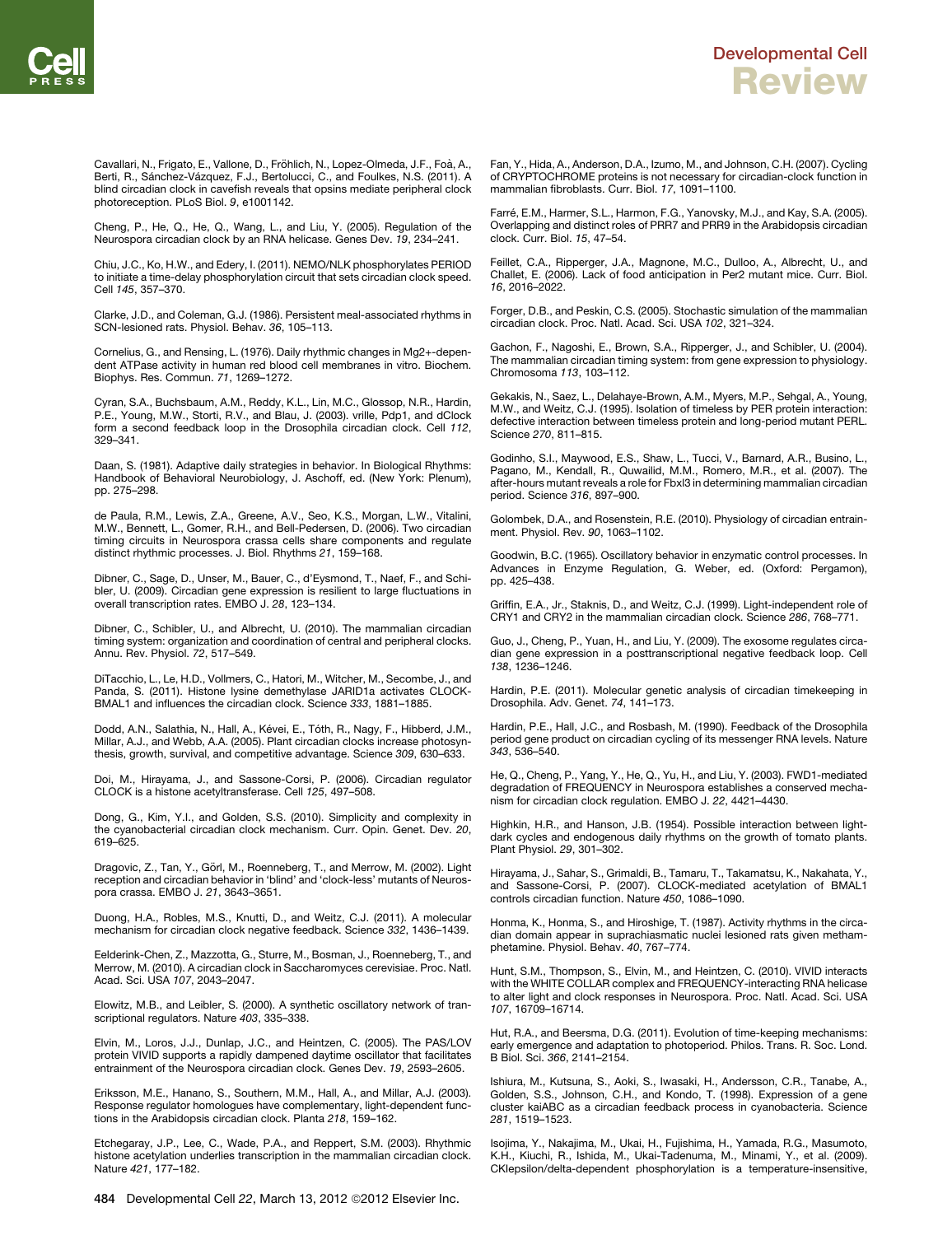<span id="page-8-0"></span>period-determining process in the mammalian circadian clock. Proc. Natl. Acad. Sci. USA *106*, 15744–15749.

Ito, H., Mutsuda, M., Murayama, Y., Tomita, J., Hosokawa, N., Terauchi, K., Sugita, C., Sugita, M., Kondo, T., and Iwasaki, H. (2009). Cyanobacterial daily life with Kai-based circadian and diurnal genome-wide transcriptional control in Synechococcus elongatus. Proc. Natl. Acad. Sci. USA *106*, 14168–14173.

Janich, P., Pascual, G., Merlos-Suarez, A., Batlle, E., Ripperger, J., Albrecht, U., Obrietan, K., Di Croce, L., and Benitah, S.A. (2011). The circadian molecular clock creates epidermal stem cell heterogeneity. Nature *480*, 209–214.

Katada, S., and Sassone-Corsi, P. (2010). The histone methyltransferase MLL1 permits the oscillation of circadian gene expression. Nat. Struct. Mol. Biol. *17*, 1414–1421.

Keesler, G.A., Camacho, F., Guo, Y., Virshup, D., Mondadori, C., and Yao, Z. (2000). Phosphorylation and destabilization of human period I clock protein by human casein kinase I epsilon. Neuroreport *11*, 951–955.

Kitayama, Y., Nishiwaki, T., Terauchi, K., and Kondo, T. (2008). Dual KaiCbased oscillations constitute the circadian system of cyanobacteria. Genes Dev. *22*, 1513–1521.

Klarsfeld, A., and Rouyer, F. (1998). Effects of circadian mutations and LD periodicity on the life span of Drosophila melanogaster. J. Biol. Rhythms *13*, 471–478.

Klerman, E.B. (2005). Clinical aspects of human circadian rhythms. J. Biol. Rhythms *20*, 375–386.

Klevecz, R.R., Bolen, J., Forrest, G., and Murray, D.B. (2004). A genomewide oscillation in transcription gates DNA replication and cell cycle. Proc. Natl. Acad. Sci. USA *101*, 1200–1205.

Kojima, S., Shingle, D.L., and Green, C.B. (2011). Post-transcriptional control of circadian rhythms. J. Cell Sci. *124*, 311–320.

Kornmann, B., Schaad, O., Bujard, H., Takahashi, J.S., and Schibler, U. (2007). System-driven and oscillator-dependent circadian transcription in mice with a conditionally active liver clock. PLoS Biol. *5*, e34.

Kozma-Bognár, L., and Káldi, K. (2008). Synchronization of the fungal and the plant circadian clock by light. ChemBioChem *9*, 2565–2573.

Lee, H.M., Chen, R., Kim, H., Etchegaray, J.P., Weaver, D.R., and Lee, C. (2011). The period of the circadian oscillator is primarily determined by the balance between casein kinase 1 and protein phosphatase 1. Proc. Natl. Acad. Sci. USA *108*, 16451–16456.

Leloup, J.C., and Goldbeter, A. (2011). Modelling the dual role of Per phosphorylation and its effect on the period and phase of the mammalian circadian clock. IET Syst. Biol. *5*, 44.

Li, S., Motavaze, K., Kafes, E., Suntharalingam, S., and Lakin-Thomas, P. (2011). A new mutation affecting FRQ-less rhythms in the circadian system of Neurospora crassa. PLoS Genet. *7*, e1002151.

Locke, J.C., Kozma-Bognár, L., Gould, P.D., Fehér, B., Kevei, E., Nagy, F., Turner, M.S., Hall, A., and Millar, A.J. (2006). Experimental validation of a predicted feedback loop in the multi-oscillator clock of Arabidopsis thaliana. Mol. Syst. Biol. *2*, 59.

Locke, J.C., Westermark, P.O., Kramer, A., and Herzel, H. (2008). Global parameter search reveals design principles of the mammalian circadian clock. BMC Syst. Biol. *2*, 22.

Lu, W., Meng, Q.J., Tyler, N.J., Stokkan, K.A., and Loudon, A.S. (2010). A circadian clock is not required in an arctic mammal. Curr. Biol. *20*, 533–537.

Mabood, S.F., Newman, P.F., and Nimmo, I.A. (1978). Circadian rhythms in the activity of acetylcholinesterase of human erythrocytes incubated in vitro [proceedings]. Biochem. Soc. Trans. *6*, 305–308.

Maier, B., Wendt, S., Vanselow, J.T., Wallach, T., Reischl, S., Oehmke, S., Schlosser, A., and Kramer, A. (2009). A large-scale functional RNAi screen reveals a role for CK2 in the mammalian circadian clock. Genes Dev. *23*, 708–718.

Maret, S., Dorsaz, S., Gurcel, L., Pradervand, S., Petit, B., Pfister, C., Hagenbuchle, O., O'Hara, B.F., Franken, P., and Tafti, M. (2007). Homer1a is a core brain molecular correlate of sleep loss. Proc. Natl. Acad. Sci. USA *104*, 20090– 20095.

Más, P., Kim, W.Y., Somers, D.E., and Kay, S.A. (2003). Targeted degradation of TOC1 by ZTL modulates circadian function in Arabidopsis thaliana. Nature *426*, 567–570.

Matsuo, T., Yamaguchi, S., Mitsui, S., Emi, A., Shimoda, F., and Okamura, H. (2003). Control mechanism of the circadian clock for timing of cell division in vivo. Science *302*, 255–259.

Matsushika, A., Makino, S., Kojima, M., Yamashino, T., and Mizuno, T. (2002). The APRR1/TOC1 quintet implicated in circadian rhythms of Arabidopsis thaliana: II. Characterization with CCA1-overexpressing plants. Plant Cell Physiol. *43*, 118–122.

McWatters, H.G., and Devlin, P.F. (2011). Timing in plants—a rhythmic arrangement. FEBS Lett. *585*, 1474–1484.

Mergenhagen, D., and Schweiger, H.G. (1975a). Circadian rhythm of oxygen evolution in cell fragments of Acetabularia mediterranea. Exp. Cell Res. *92*, 127–130.

Mergenhagen, D., and Schweiger, H.G. (1975b). The effect of different inhibitors of transcription and translation on the expression and control of circadian rhythm in individual cells of Acetabularia. Exp. Cell Res. *94*, 321–326.

Mohawk, J.A., Baer, M.L., and Menaker, M. (2009). The methamphetaminesensitive circadian oscillator does not employ canonical clock genes. Proc. Natl. Acad. Sci. USA *106*, 3519–3524.

Murphy, M.P. (2009). How mitochondria produce reactive oxygen species. Biochem. J. *417*, 1–13.

Nagoshi, E., Saini, C., Bauer, C., Laroche, T., Naef, F., and Schibler, U. (2004). Circadian gene expression in individual fibroblasts: cell-autonomous and selfsustained oscillators pass time to daughter cells. Cell *119*, 693–705.

Naidoo, N., Song, W., Hunter-Ensor, M., and Sehgal, A. (1999). A role for the proteasome in the light response of the timeless clock protein. Science *285*, 1737–1741.

Nair, U., Ditty, J.L., Min, H., and Golden, S.S. (2002). Roles for sigma factors in global circadian regulation of the cyanobacterial genome. J. Bacteriol. *184*, 3530–3538.

Nakahata, Y., Sahar, S., Astarita, G., Kaluzova, M., and Sassone-Corsi, P. (2009). Circadian control of the NAD+ salvage pathway by CLOCK-SIRT1. Science *324*, 654–657.

Nakajima, M., Imai, K., Ito, H., Nishiwaki, T., Murayama, Y., Iwasaki, H., Oyama, T., and Kondo, T. (2005). Reconstitution of circadian oscillation of cyanobacterial KaiC phosphorylation in vitro. Science *308*, 414–415.

Nitabach, M.N., Sheeba, V., Vera, D.A., Blau, J., and Holmes, T.C. (2005). Membrane electrical excitability is necessary for the free-running larval Drosophila circadian clock. J. Neurobiol. *62*, 1–13.

Njus, D., Sulzman, F.M., and Hastings, J.W. (1974). Membrane model for the circadian clock. Nature *248*, 116–120.

O'Neill, J.S., and Reddy, A.B. (2011). Circadian clocks in human red blood cells. Nature *469*, 498–503.

O'Neill, J.S., Maywood, E.S., Chesham, J.E., Takahashi, J.S., and Hastings, M.H. (2008). cAMP-dependent signaling as a core component of the mammalian circadian pacemaker. Science *320*, 949–953.

O'Neill, J.S., van Ooijen, G., Dixon, L.E., Troein, C., Corellou, F., Bouget, F.Y., Reddy, A.B., and Millar, A.J. (2011). Circadian rhythms persist without transcription in a eukaryote. Nature *469*, 554–558.

Ouyang, Y., Andersson, C.R., Kondo, T., Golden, S.S., and Johnson, C.H. (1998). Resonating circadian clocks enhance fitness in cyanobacteria. Proc. Natl. Acad. Sci. USA *95*, 8660–8664.

Page, T.L. (2000). A novel mechanism for the control of circadian clock period by light. J. Biol. Rhythms *15*, 155–162.

Panda, S., Antoch, M.P., Miller, B.H., Su, A.I., Schook, A.B., Straume, M., Schultz, P.G., Kay, S.A., Takahashi, J.S., and Hogenesch, J.B. (2002). Coordinated transcription of key pathways in the mouse by the circadian clock. Cell *109*, 307–320.

Developmental Cell 22, March 13, 2012 @2012 Elsevier Inc. 485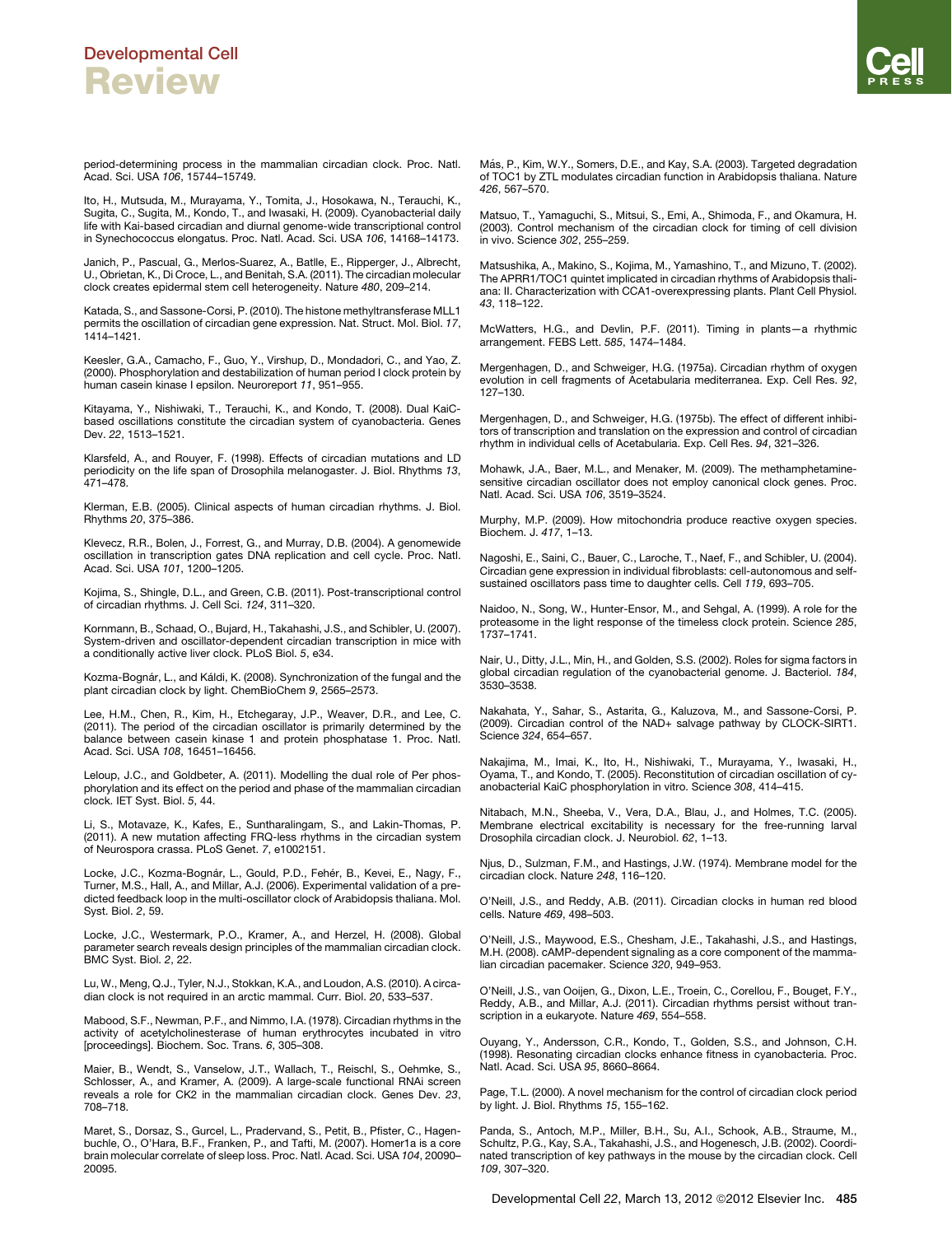<span id="page-9-0"></span>Piruzyan, L.A., Kovalenko, O.A., and Chibrikin, V.M. (1973). Circadian rhythms of free radical state concentrations in the organs of mice. Aerosp. Med. *44*, 902–904.

Pittendrigh, C.S., and Bruce, V.G. (1959). Daily rhythms as coupled oscillator systems and their relationship to thermoperiodism and photoperiodism. In Photoperiodism and Related Phenomena in Plants and Animals, R.B. Withrow, ed. (Washington, DC: AAAS Press), pp. 475–505.

Pittendrigh, C.S., and Minis, D.H. (1972). Circadian systems: longevity as a function of circadian resonance in Drosophila melanogaster. Proc. Natl. Acad. Sci. USA *69*, 1537–1539.

Pitts, S., Perone, E., and Silver, R. (2003). Food-entrained circadian rhythms are sustained in arrhythmic Clk/Clk mutant mice. Am. J. Physiol. Regul. Integr. Comp. Physiol. *285*, R57–R67.

Plautz, J.D., Kaneko, M., Hall, J.C., and Kay, S.A. (1997). Independent photoreceptive circadian clocks throughout Drosophila. Science *278*, 1632–1635.

Preitner, N., Damiola, F., Lopez-Molina, L., Zakany, J., Duboule, D., Albrecht, U., and Schibler, U. (2002). The orphan nuclear receptor REV-ERBalpha controls circadian transcription within the positive limb of the mammalian circadian oscillator. Cell *110*, 251–260.

Price, J.L., Blau, J., Rothenfluh, A., Abodeely, M., Kloss, B., and Young, M.W. (1998). double-time is a novel Drosophila clock gene that regulates PERIOD protein accumulation. Cell *94*, 83–95.

Qin, X., Byrne, M., Xu, Y., Mori, T., and Johnson, C.H. (2010). Coupling of a core post-translational pacemaker to a slave transcription/translation feedback loop in a circadian system. PLoS Biol. *8*, e1000394.

Ralph, M.R., Foster, R.G., Davis, F.C., and Menaker, M. (1990). Transplanted suprachiasmatic nucleus determines circadian period. Science *247*, 975–978.

Reddy, A.B., Karp, N.A., Maywood, E.S., Sage, E.A., Deery, M., O'Neill, J.S., Wong, G.K., Chesham, J., Odell, M., Lilley, K.S., et al. (2006). Circadian orchestration of the hepatic proteome. Curr. Biol. *16*, 1107–1115.

Reierth, E., and Stokkan, K.A. (1998). Dual entrainment by light and food in the Svalbard ptarmigan (Lagopus mutus hyperboreus). J. Biol. Rhythms *13*, 393– 402.

Reischl, S., Vanselow, K., Westermark, P.O., Thierfelder, N., Maier, B., Herzel, H., and Kramer, A. (2007). Beta-TrCP1-mediated degradation of PERIOD2 is essential for circadian dynamics. J. Biol. Rhythms *22*, 375–386.

Rhee, S.G., and Woo, H.A. (2011). Multiple functions of peroxiredoxins: peroxidases, sensors and regulators of the intracellular messenger  $H_2O_2$ , and protein chaperones. Antioxid. Redox Signal. *15*, 781–794.

Ripperger, J., and Brown, S. (2010). Transcriptional regulation of circadian clocks. In The Circadian Clock, U. Albrecht, ed. (New York: Springer), pp. 37–78.

Ripperger, J.A., and Schibler, U. (2006). Rhythmic CLOCK-BMAL1 binding to multiple E-box motifs drives circadian Dbp transcription and chromatin transitions. Nat. Genet. *38*, 369–374.

Roenneberg, T., and Merrow, M. (2002). Life before the clock: modeling circadian evolution. J. Biol. Rhythms *17*, 495–505.

Rougemont, J., and Naef, F. (2007). Stochastic phase oscillators and circadian bioluminescence recordings. Cold Spring Harb. Symp. Quant. Biol. *72*, 405–411.

Ruby, N.F., Hwang, C.E., Wessells, C., Fernandez, F., Zhang, P., Sapolsky, R., and Heller, H.C. (2008). Hippocampal-dependent learning requires a functional circadian system. Proc. Natl. Acad. Sci. USA *105*, 15593–15598.

Ruoff, P., and Rensing, L. (1996). The temperature-compensated Goodwin model simulates many circadian clock properties. J. Theor. Biol. *179*, 275– 285.

Ruoff, P., Vinsjevik, M., Monnerjahn, C., and Rensing, L. (1999). The Goodwin oscillator: on the importance of degradation reactions in the circadian clock. J. Biol. Rhythms *14*, 469–479.

Ruoff, P., Vinsjevik, M., Monnerjahn, C., and Rensing, L. (2001). The Goodwin model: simulating the effect of light pulses on the circadian sporulation rhythm of Neurospora crassa. J. Theor. Biol. *209*, 29–42.

486 Developmental Cell 22, March 13, 2012 © 2012 Elsevier Inc.

Saithong, T., Painter, K.J., and Millar, A.J. (2010). The contributions of interlocking loops and extensive nonlinearity to the properties of circadian clock models. PLoS ONE *5*, e13867.

Sancar, A., Lindsey-Boltz, L.A., Kang, T.H., Reardon, J.T., Lee, J.H., and Ozturk, N. (2010). Circadian clock control of the cellular response to DNA damage. FEBS Lett. *584*, 2618–2625.

Sathyanarayanan, S., Zheng, X., Kumar, S., Chen, C.H., Chen, D., Hay, B., and Sehgal, A. (2008). Identification of novel genes involved in light-dependent CRY degradation through a genome-wide RNAi screen. Genes Dev. *22*, 1522–1533.

Sato, T.K., Panda, S., Miraglia, L.J., Reyes, T.M., Rudic, R.D., McNamara, P., Naik, K.A., FitzGerald, G.A., Kay, S.A., and Hogenesch, J.B. (2004). A functional genomics strategy reveals Rora as a component of the mammalian circadian clock. Neuron *43*, 527–537.

Siepka, S.M., Yoo, S.H., Park, J., Song, W., Kumar, V., Hu, Y., Lee, C., and Takahashi, J.S. (2007). Circadian mutant Overtime reveals F-box protein FBXL3 regulation of cryptochrome and period gene expression. Cell *129*, 1011–1023.

Simons, M.J. (2009). The evolution of the cyanobacterial posttranslational clock from a primitive ''phoscillator''. J. Biol. Rhythms *24*, 175–182.

Slavov, N., Macinskas, J., Caudy, A., and Botstein, D. (2011). Metabolic cycling without cell division cycling in respiring yeast. Proc. Natl. Acad. Sci. USA *108*, 19090–19095.

Stephan, F.K., and Zucker, I. (1972). Circadian rhythms in drinking behavior and locomotor activity of rats are eliminated by hypothalamic lesions. Proc. Natl. Acad. Sci. USA *69*, 1583–1586.

Storch, K.F., Lipan, O., Leykin, I., Viswanathan, N., Davis, F.C., Wong, W.H., and Weitz, C.J. (2002). Extensive and divergent circadian gene expression in liver and heart. Nature *417*, 78–83.

Terauchi, K., Kitayama, Y., Nishiwaki, T., Miwa, K., Murayama, Y., Oyama, T., and Kondo, T. (2007). ATPase activity of KaiC determines the basic timing for circadian clock of cyanobacteria. Proc. Natl. Acad. Sci. USA *104*, 16377– 16381.

Tigges, M., Marquez-Lago, T.T., Stelling, J., and Fussenegger, M. (2009). A tunable synthetic mammalian oscillator. Nature *457*, 309–312.

Tomioka, K., and Matsumoto, A. (2010). A comparative view of insect circadian clock systems. Cell. Mol. Life Sci. *67*, 1397–1406.

Tu, B.P., and McKnight, S.L. (2006). Metabolic cycles as an underlying basis of biological oscillations. Nat. Rev. Mol. Cell Biol. *7*, 696–701.

Tu, B.P., Kudlicki, A., Rowicka, M., and McKnight, S.L. (2005). Logic of the yeast metabolic cycle: temporal compartmentalization of cellular processes. Science *310*, 1152–1158.

van Ooijen, G., Dixon, L.E., Troein, C., and Millar, A.J. (2011). Proteasome function is required for biological timing throughout the twenty-four hour cycle. Curr. Biol. *21*, 869–875.

van Oort, B.E., Tyler, N.J., Gerkema, M.P., Folkow, L., Blix, A.S., and Stokkan, K.A. (2005). Circadian organization in reindeer. Nature *438*, 1095–1096.

Vanselow, K., Vanselow, J.T., Westermark, P.O., Reischl, S., Maier, B., Korte, T., Herrmann, A., Herzel, H., Schlosser, A., and Kramer, A. (2006). Differential effects of PER2 phosphorylation: molecular basis for the human familial advanced sleep phase syndrome (FASPS). Genes Dev. *20*, 2660–2672.

Vijayan, V., Zuzow, R., and O'Shea, E.K. (2009). Oscillations in supercoiling drive circadian gene expression in cyanobacteria. Proc. Natl. Acad. Sci. USA *106*, 22564–22568.

Vollmers, C., Gill, S., DiTacchio, L., Pulivarthy, S.R., Le, H.D., and Panda, S. (2009). Time of feeding and the intrinsic circadian clock drive rhythms in hepatic gene expression. Proc. Natl. Acad. Sci. USA *106*, 21453–21458.

Welsh, D.K., Logothetis, D.E., Meister, M., and Reppert, S.M. (1995). Individual neurons dissociated from rat suprachiasmatic nucleus express independently phased circadian firing rhythms. Neuron *14*, 697–706.

Woelfle, M.A., Xu, Y., Qin, X., and Johnson, C.H. (2007). Circadian rhythms of superhelical status of DNA in cyanobacteria. Proc. Natl. Acad. Sci. USA *104*, 18819–18824.